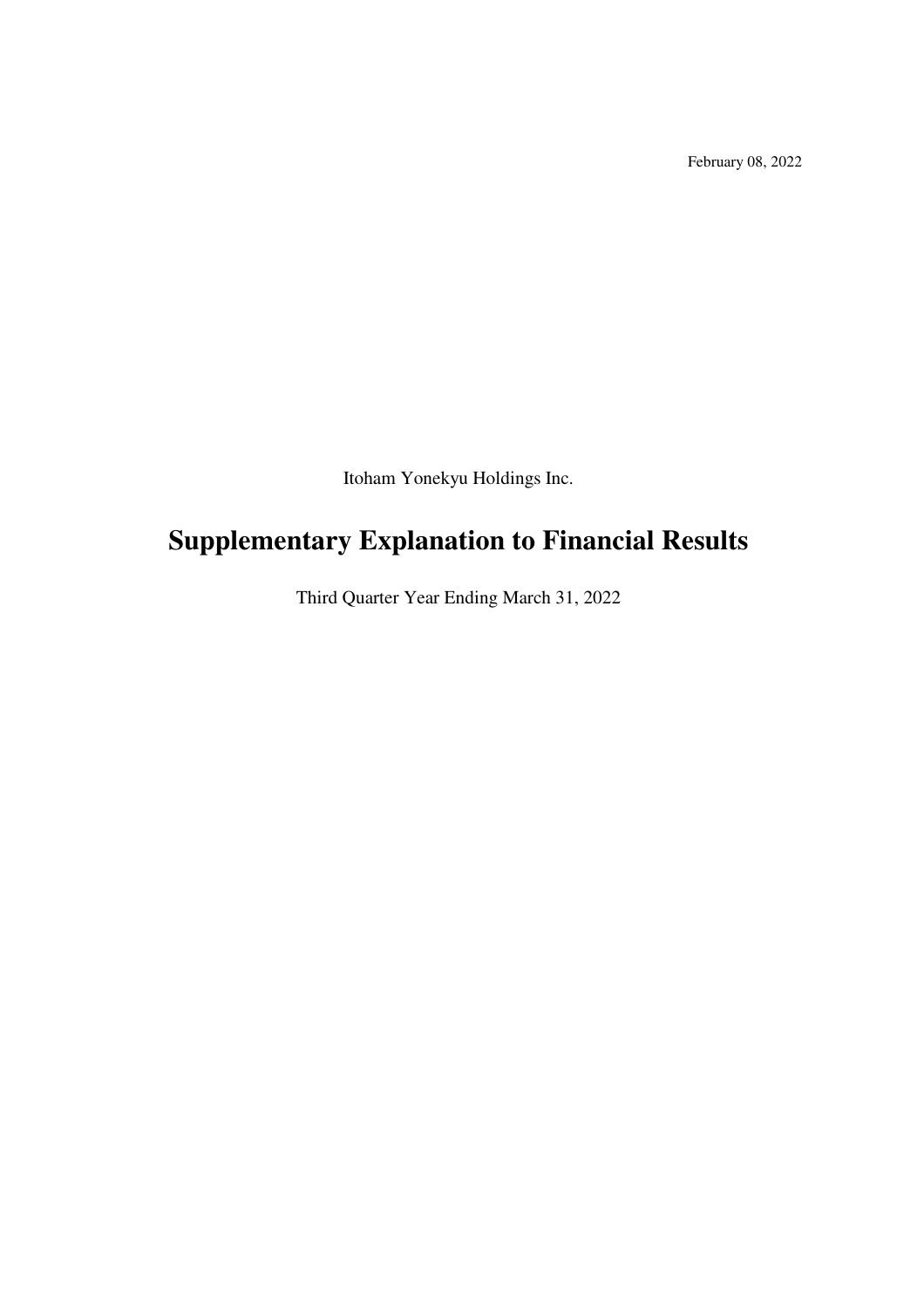#### 1) Summary of Financial Results

|                                                             |             |            |             |            | (Million Yen, %) |      |                                     |      |
|-------------------------------------------------------------|-------------|------------|-------------|------------|------------------|------|-------------------------------------|------|
| After applying revenue recognition<br>(Our estimated value) |             |            |             |            |                  |      | *Previous year<br>published figures |      |
|                                                             | Actual 2021 | % of Sales | Actual 2020 | % of Sales | Change           |      | Actual 2021 % of Sales              |      |
| <b>Sales</b>                                                | 655,708     |            | 623,176     |            | 32,531           | 5.2  | 646,827                             |      |
| Gross Profit                                                | 104,795     | 16.0       | 102,508     | 16.4       | 2,287            | 2.2  | 110,431                             | 17.1 |
| S, G & A Expenses                                           | 81,660      | 12.5       | 80,492      | 12.9       | 1,167            | 1.5  | 88,259                              | 13.6 |
| Operating Income                                            | 23,135      | 3.5        | 22,016      | 3.5        | 1,119            | 5.1  | 22,172                              | 3.4  |
| Non-operating Income                                        | 2,991       |            | 1,909       |            | 1,081            |      | 1,909                               |      |
| Non-operating Expenses                                      | $-432$      |            | $-633$      |            | 201              |      | $-633$                              |      |
| Equity Method Gain/Loss                                     | 1,101       |            | 712         |            | 388              |      | 712                                 |      |
| Net Non-operating Gain/Loss                                 | 3,660       |            | 1,989       |            | 1,671            |      | 1,989                               |      |
| Ordinary Income                                             | 26,796      | 4.1        | 24,005      | 3.9        | 2,790            | 11.6 | 24,161                              | 3.7  |
| Extra-ordinary Gain                                         | 1,126       |            | 3,065       |            | $-1,938$         |      | 3,065                               |      |
| Extra-ordinary Loss                                         | $-1,095$    |            | $-731$      |            | $-363$           |      | $-731$                              |      |
| Net Extra-ordinary Gain/Loss                                | 31          |            | 2,333       |            | $-2,302$         |      | 2,333                               |      |
| <b>Income Before Taxes</b>                                  | 26,827      | 4.1        | 26,338      | 4.2        | 488              | 1.9  | 26,495                              | 4.1  |
| Net Income                                                  | 18,582      | 2.8        | 18,147      | 2.9        | 434              | 2.4  | 18,304                              | 2.8  |



(Million Yen)

(Note) From the beginning of the fiscal year, the "Accounting Standard for Revenue Recognition" (Corporate Accounting Standard No. 29)

has been applied to the business forecast for the current fiscal year.

In the fiscal year ending March 2021, the Company's estimated values after the application of the relevant accounting standards are used for comparison with the current fiscal year.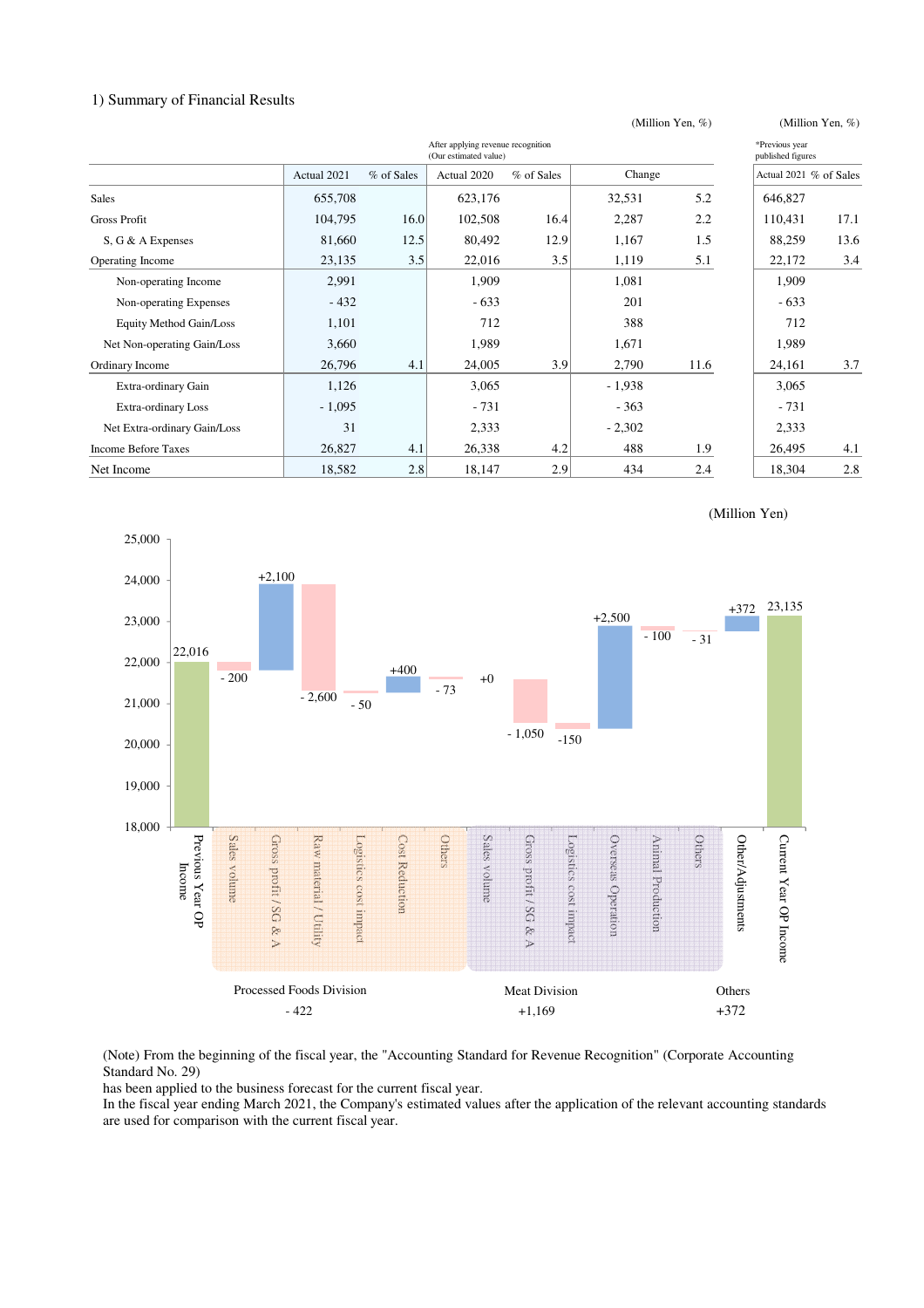#### 2) Segment Information

#### (1) Operating Segment Information

#### (Million Yen, %)

|                          |                  | (Our estimated value) | *Previous year<br>published figures |        |        |             |
|--------------------------|------------------|-----------------------|-------------------------------------|--------|--------|-------------|
|                          |                  | Actual 2021           | Actual 2020                         | Change |        | Actual 2020 |
| Processed Foods Division | <b>Sales</b>     | 234,787               | 232,879                             | 1,908  | 0.8    | 239,361     |
|                          | <b>OP</b> Margin | 10,890                | 11,313                              | $-422$ | $-3.7$ | 11,463      |
|                          | % of Sales       | 4.6                   | 4.9                                 | $-0.3$ |        | 4.8         |
| <b>Meat Division</b>     | Sales            | 417,705               | 387,222                             | 30,482 | 7.9    | 404,391     |
|                          | <b>OP</b> Margin | 13,022                | 11,852                              | 1,169  | 9.9    | 11,858      |
|                          | % of Sales       | 3.1                   | 3.1                                 | 0.0    |        | 2.9         |
| Others/Adjustments       | Sales            | 3,215                 | 3,075                               | 140    |        | 3,075       |
|                          | <b>OP</b> Margin | $-777$                | $-1,149$                            | 372    |        | $-1,149$    |
| Consolidated             | Sales            | 655,708               | 623,176                             | 32,531 | 5.2    | 646,827     |
|                          | <b>OP</b> Margin | 23,135                | 22,016                              | 1,119  | 5.1    | 22,172      |
|                          | % of Sales       | 3.5                   | 3.5                                 | 0.0    |        | 3.4         |

# **Operating Income Factors**

| Processed Foods Division | (Million Yen) | Meat Division             | (Million Yen) |
|--------------------------|---------------|---------------------------|---------------|
|                          | Change        |                           | Change        |
| Sales volume             | $-200$        | Sales volume              |               |
| Gross profit / $SG & A$  | 2,100         | Gross profit / $SG & A$   | $-1,050$      |
| Raw material / Utility   | $-2,600$      | Logistics cost impact     | $-150$        |
| Logistics cost impact    | $-50$         | <b>Overseas Operation</b> | 2,500         |
| <b>Cost Reduction</b>    | 400           | Animal Production         | $-100$        |
| Others                   | $-73$         | Others                    | $-31$         |
| Total                    | $-422$        | Total                     | 1,169         |

# (2) Sales by Market

#### (Million Yen) (Million Yen)

|                       |             | After applying revenue recognition<br>(Our estimated value) |        | *Previous year<br>published figures |
|-----------------------|-------------|-------------------------------------------------------------|--------|-------------------------------------|
|                       | Actual 2021 | Actual 2020                                                 | Change | Actual 2020                         |
| Japan                 | 574,265     | 559,341                                                     | 14,923 | 582,992                             |
| Asia                  | 29,713      | 21,003                                                      | 8,709  | 21,003                              |
| North America         | 22,507      | 17,337                                                      | 5,170  | 17,337                              |
| Oceania               | 18,649      | 15.190                                                      | 3,458  | 15,190                              |
| Europe                | 9,116       | 8,305                                                       | 810    | 8,305                               |
| Others                | 1,455       | 1,996                                                       | - 541  | 1,996                               |
| Overseas Sales Total  | 81,443      | 63,835                                                      | 17,608 | 63,835                              |
| All Total             | 655,708     | 623,176                                                     | 32,531 | 646,827                             |
| Overseas Sales $(\%)$ | 12.4        | 10.2                                                        | 2.2    |                                     |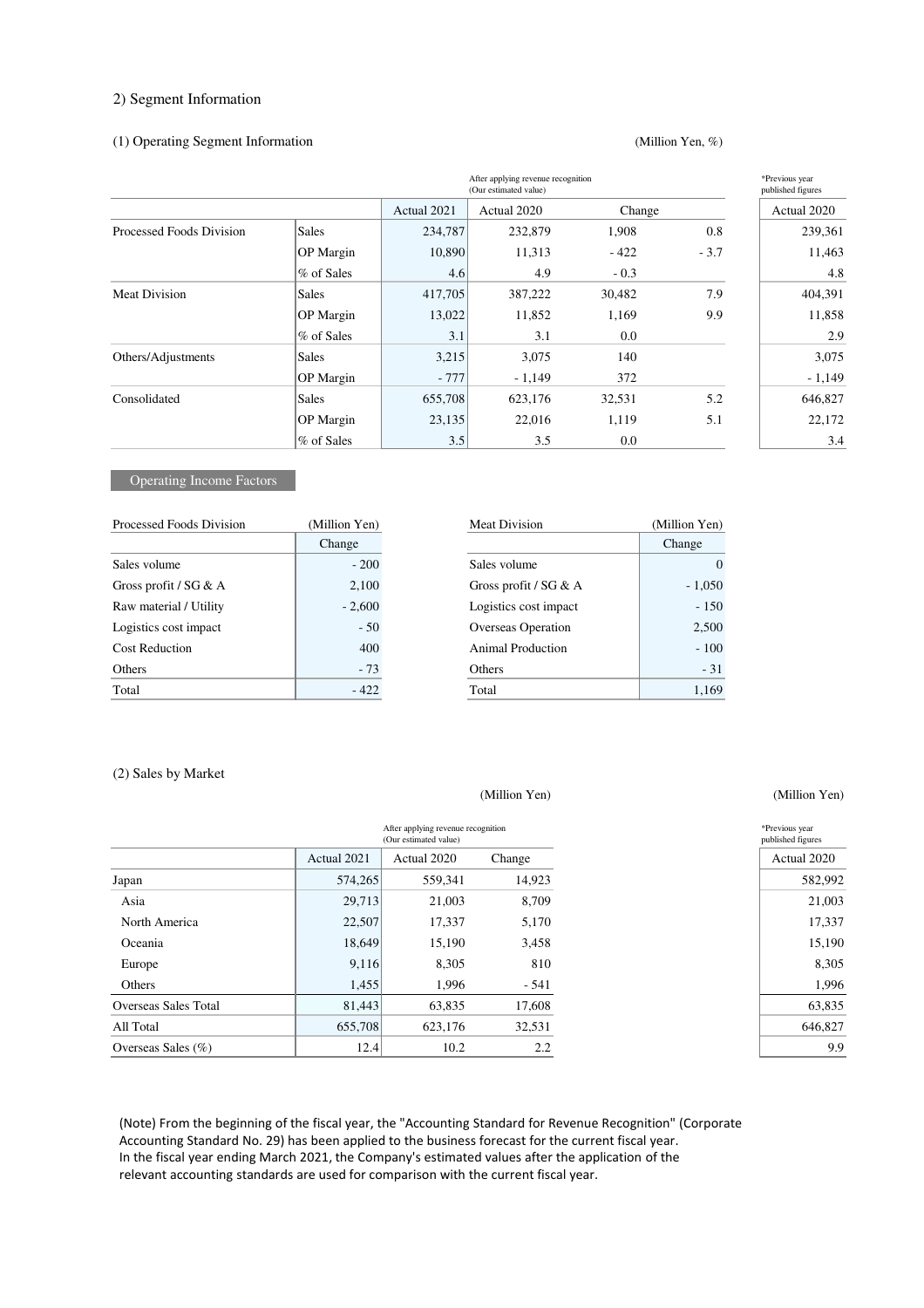### 3) Financial Data

(Million Yen, %) Actual 2021 Actual 2020 Impact of fluctuations in foreign exchange rates related to ANZCO Ham/Sausage 136,024 135,679 344 0.3 219 Processed Foods 114,129 110,798 3,331 3.0 729 Meat 390,095 365,270 24,825 6.8 8,437 Others 15,458 11,428 4,029 35.3 1,139 Total 655,708 623,176 32,531 5.2 10,526 Change After applying revenue recognition (Our estimated value)

#### **SG & A Expenses**

**Sales**

|                    |             | After applying revenue recognition<br>(Our estimated value) |        | (Million Yen, $%$ ) |  |
|--------------------|-------------|-------------------------------------------------------------|--------|---------------------|--|
|                    | Actual 2021 | Actual 2020                                                 | Change |                     |  |
| Labor Expenses     | 26,504      | 26,743                                                      | $-239$ | $-0.9$              |  |
| Logistics Expenses | 34,309      | 33,687                                                      | 622    | 1.8                 |  |
| Advertisement      | 3,615       | 3,396                                                       | 219    | 6.4                 |  |
| Packing            | 3,229       | 3,255                                                       | $-26$  | $-0.8$              |  |
| Depreciation       | 1,313       | 1,367                                                       | $-54$  | $-4.0$              |  |
| Other Expenses     | 12,687      | 12,041                                                      | 646    | 5.4                 |  |
| Total              | 81,660      | 80,492                                                      | 1,167  | 1.5                 |  |

#### **Non-Operational G/L**

|                      |             |             |        | (Million Yen, $\%$ ) |
|----------------------|-------------|-------------|--------|----------------------|
|                      | Actual 2021 | Actual 2020 | Change |                      |
| <b>Equity Method</b> | 1,101       | 712         | 388    | 54.6                 |
| Financing            | 227         | 71          | 155    | 219.7                |
| subsidy              | 1,335       | 606         | 729    | 120.3                |
| Others               | 997         | 599         | 397    | 66.4                 |
| Total                | 3,660       | 1,989       | 1,671  | 84.0                 |

\*Major G/L( Equity in earnings of affiliates)

|                     | Actual 2021 | Actual 2020 | Change |
|---------------------|-------------|-------------|--------|
| IPC (USA)           | 1.284       | 798         | 485    |
| Kyushu Extract(JPN) | - 75        | - 9         | - 66   |
| ABC (THA)           | $-298$      | $-209$      | - 89   |

#### **Extra-ordinary Gain/Loss**

|                  |             |             |          | (Million Yen, $%$ ) |
|------------------|-------------|-------------|----------|---------------------|
|                  | Actual 2021 | Actual 2020 | Change   |                     |
| Insurance income | 134         | 3,003       | $-2,869$ | $-95.5$             |
| Others           | $-103$      | $-671$      | 566      |                     |
| Total            | 31          | 2,333       | $-2.302$ | $-98.7$             |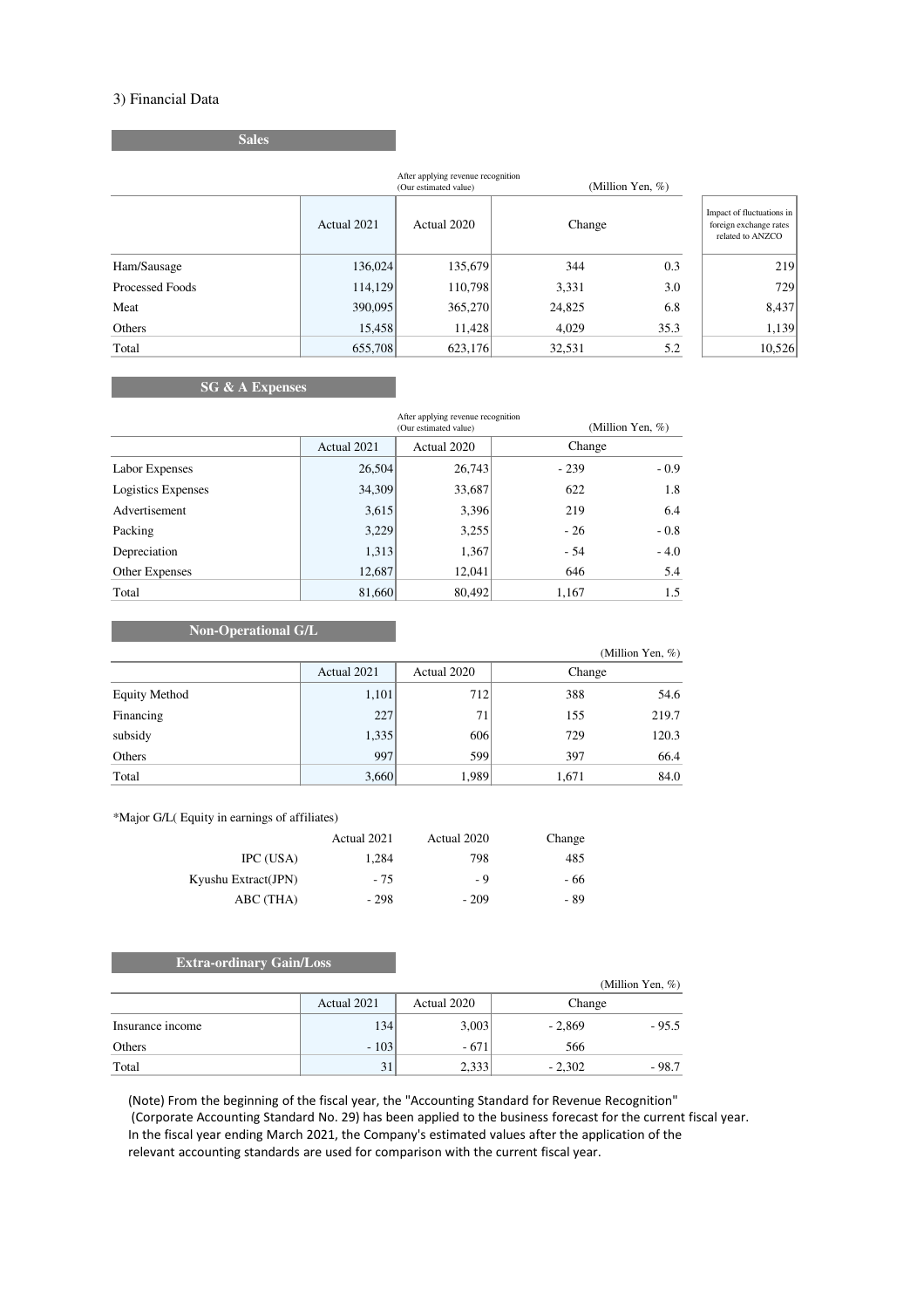#### 4) Forecast of Business Results and Dividends

# **Business Results Forecast**

|                            |             |          |                    |           |                    | (Million Yen) |
|----------------------------|-------------|----------|--------------------|-----------|--------------------|---------------|
|                            | $1-30$      |          | 4Q                 |           | Year               |               |
|                            | Actual 2021 | Change   | <b>F</b> cast 2021 | Change    | <b>F</b> cast 2021 | Change        |
| <b>Sales</b>               | 655,708     | 32,531   | 164,292            | $-24,072$ | 820,000            | 8,460         |
| <b>Operating Income</b>    | 23,135      | 1,119    | 865                | $-1,137$  | 24,000             | $-18$         |
| Non-operating G/L          | 3,660       | 1,671    | $-1,660$           | $-2,653$  | 2,000              | $-981$        |
| Ordinary Income            | 26,796      | 2,790    | $-796$             | $-3,791$  | 26,000             | $-1,000$      |
| Extra-ordinary G/L         | 31          | $-2,302$ | $-1,031$           | $-812$    | $-1,000$           | $-3,115$      |
| <b>Income Before Taxes</b> | 26,827      | 488      | $-1,827$           | $-4,603$  | 25,000             | $-4,115$      |
| Net Income                 | 18,582      | 434      | $-2.082$           | $-4.138$  | 16,500             | $-3,704$      |

# **Dividends Forecasts**

|               | End of Year | <b>EPS Fcast</b> | Payout Ratio |
|---------------|-------------|------------------|--------------|
|               | Yen         | Yen              | $\%$         |
| Actual 2020   | 21.00       | 68.61            | 30.6         |
| Forecast 2021 | 22.00       | 56.35            | 39.0         |

# **Operating Segment Information Forecast**

|                          |              |                   |        |                    |           |                    | (Million Yen, $%$ ) |
|--------------------------|--------------|-------------------|--------|--------------------|-----------|--------------------|---------------------|
|                          |              | <b>First Half</b> |        | Second Half        |           | Year               |                     |
|                          |              | Actual 2021       | Change | <b>F</b> cast 2021 | Change    | <b>F</b> cast 2021 | Change              |
| Processed Foods Division | <b>Sales</b> | 234,787           | 1,908  | 60,213             | $-6,272$  | 295,000            | $-4,364$            |
|                          | OP Margin    | 10,890            | $-422$ | $-690$             | $-1,774$  | 10,200             | $-2,197$            |
|                          | % of Sales   | 4.6               | $-0.2$ |                    |           | 3.5                | $-0.7$              |
| <b>Meat Division</b>     | <b>Sales</b> | 417,705           | 30,482 | 103,295            | $-17,606$ | 521,000            | 12,877              |
|                          | OP Margin    | 13,022            | 1,169  | 2,378              | 788       | 15,400             | 1,957               |
|                          | % of Sales   | 3.1               | 0.1    | 2.3                | 1.0       | 3.0                | 0.3                 |
| Others/Adjustments       | <b>Sales</b> | 3,215             | 140    | 785                | $-192$    | 4,000              | $-52$               |
|                          | OP Margin    | - 777             | 372    | $-823$             | $-150$    | $-1,600$           | 222                 |
| Consolidated             | <b>Sales</b> | 655,708           | 32,532 | 164,292            | $-24,072$ | 820,000            | 8,460               |
|                          | OP Margin    | 23,135            | 1,119  | 865                | $-1,137$  | 24,000             | $-18$               |
|                          | % of Sales   | 3.5               | $-0.0$ | 0.5                | $-0.5$    | 2.9                | $-0.0$              |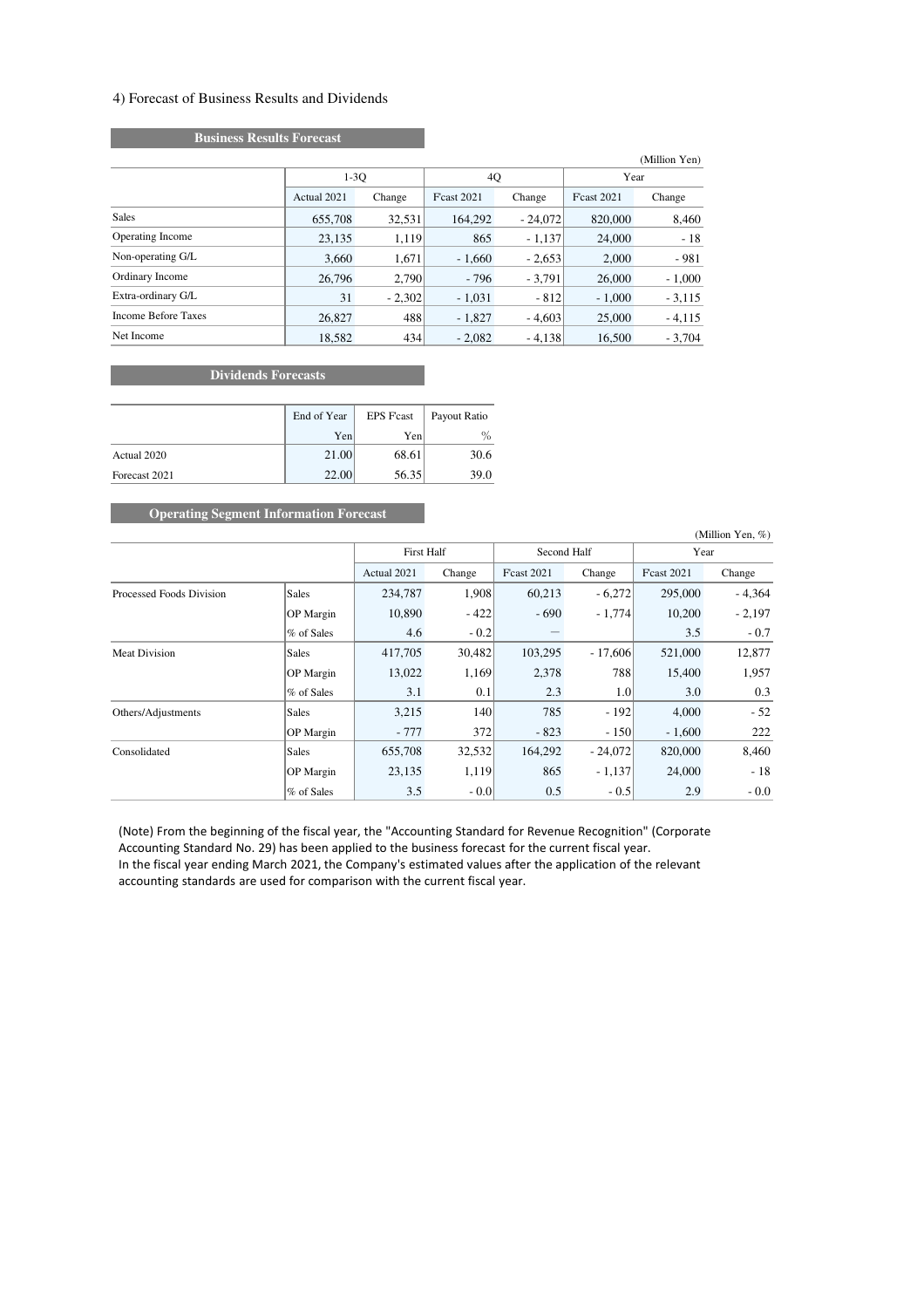